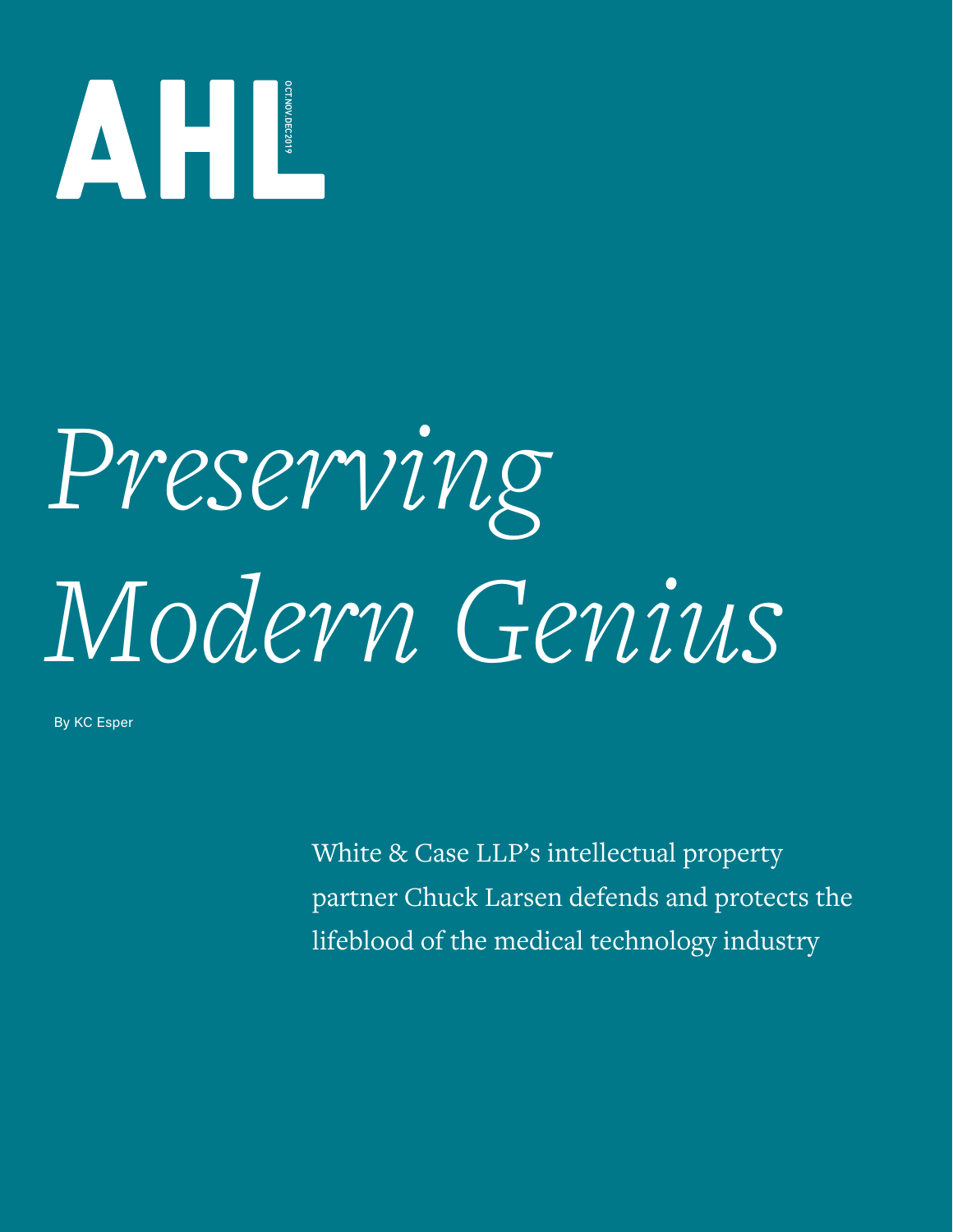**A constantly evolving world** like ours requires perpetual innovation. Inventors work regularly to produce cutting-edge solutions to problems, test them for effectiveness, and introduce them to the public to create a new normal. In the medical technology field, the best inventions can be valuable, lifesaving resources. But as new technologies flood the market, the possibility of others co-opting the technology and using it as their own becomes an ever-greater possibility. White & Case, LLP's intellectual property partner, Chuck Larsen, works tirelessly to protect his medtech clients from such theft.

At White & Case, Larsen ensures that groundbreaking medical technologies are protected and allowed to flourish. Each case centers on the design or function of a product with clinical significance, and his aim is to protect each product's intellectual property to improve its opportunity to benefit patients. Because he is a dual-qualified lawyer, he deals with these types of cases internationally and domestically, representing his clients in the United States and in Europe, tailoring his strategies to achieve global protection for his clients' technology.

That background is a bit unusual, as IP approaches are traditionally very territorial, with US lawyers focusing on US strategies, and lawyers outside of the US focusing on their respective jurisdictions. But with his transatlantic qualifications and experience, Larsen bridges that gap.

"I approach my work from a global perspective to help technology develop in its early stages," he says. "When I file a patent application, I first have to consider whether the idea is a subject worth protecting, meaning it has to be a new and innovative solution. Then, I must be mindful about which body of law I am submitting an application to in order to determine if a particular technology is innovative or traditional."

That approach can be rather complex in a transatlantic medtech strategy because the law and procedure in the US and Europe differ dramatically. Take for example the area of "patentable subject matter," as it applies to in vitro diagnostics. This legal principle is a threshold question of whether an invention is sufficiently technical to merit even adjudication for patenting—well before assessing whether the invention is new. In the world of medical diagnostics, the US and Europe have fundamentally opposed approaches to that question; the US applies a legal standard based on evolving Supreme Court law, whereas the European laws are largely governed by a statute called the European Patent Convention.

The complexities of medtech IP strategy are often seen in litigation. In the medtech area, when highly relevant technologies are developed, they often face significant patent litigation. Well-known examples include stents, pacemakers, orthopedic implants, blood sensors, spinal stimulation, and blood pumps.



**Chuck Larsen** *Partner, Intellectual Property* White & Case LLP